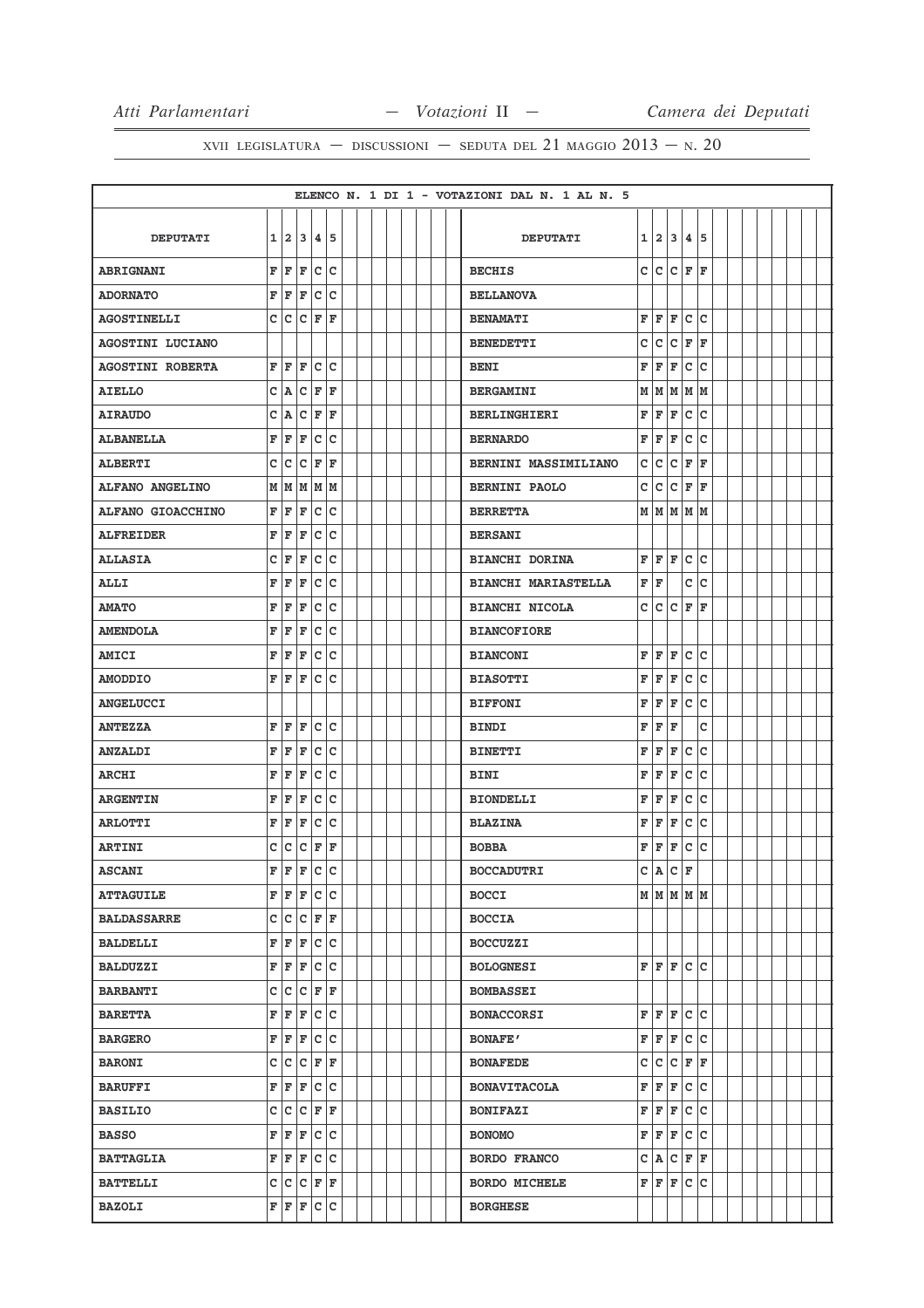|                          |              |       |                 |                        |    |  |  |  |  | ELENCO N. 1 DI 1 - VOTAZIONI DAL N. 1 AL N. 5 |   |       |           |              |     |  |  |  |  |
|--------------------------|--------------|-------|-----------------|------------------------|----|--|--|--|--|-----------------------------------------------|---|-------|-----------|--------------|-----|--|--|--|--|
|                          |              |       |                 |                        |    |  |  |  |  |                                               |   |       |           |              |     |  |  |  |  |
| <b>DEPUTATI</b>          |              | 1 2 3 |                 | 45                     |    |  |  |  |  | <b>DEPUTATI</b>                               | 1 | 12.   | 3         | 4            | 5   |  |  |  |  |
| <b>BORGHESI</b>          |              | C F   | F               | c c                    |    |  |  |  |  | <b>CARBONE</b>                                |   |       |           |              |     |  |  |  |  |
| <b>BORGHI</b>            | F            | F     | F               | $ {\rm c}\, {\rm c}\,$ |    |  |  |  |  | <b>CARDINALE</b>                              |   | F F F |           | c            | lc  |  |  |  |  |
| BORLETTI DELL'ACQUA BU   |              |       |                 |                        |    |  |  |  |  | <b>CARELLA</b>                                |   |       |           |              |     |  |  |  |  |
| <b>BOSCHI</b>            | $\mathbf F$  | F     | F               | c c                    |    |  |  |  |  | <b>CARFAGNA</b>                               |   |       |           |              |     |  |  |  |  |
| <b>BOSCO</b>             | F            | F     | F               | c                      | C  |  |  |  |  | <b>CARIELLO</b>                               | c | lc.   | c         | F            | F   |  |  |  |  |
| <b>BOSSA</b>             | F            | F     | F               | c                      | lc |  |  |  |  | <b>CARINELLI</b>                              | C | c     | c         | F            | ΙF  |  |  |  |  |
| <b>BOSSI</b>             |              |       |                 |                        |    |  |  |  |  | <b>CARNEVALI</b>                              | F | F     | F         | $\mathtt{C}$ | lc  |  |  |  |  |
| <b>BRAGA</b>             | F            | F     | F               | $ {\rm c}\, {\rm c}\,$ |    |  |  |  |  | CAROCCI                                       | F | F     | F         | c            | lc  |  |  |  |  |
| <b>BRAGANTINI MATTEO</b> | C            | F     | F               | c                      | c  |  |  |  |  | <b>CARRA</b>                                  | F | F     | F         | c            | ١c  |  |  |  |  |
| <b>BRAGANTINI PAOLA</b>  | F            | F     | F               | lc.                    | C  |  |  |  |  | <b>CARRESCIA</b>                              | F | l F   | F         | C            | c   |  |  |  |  |
| <b>BRAMBILLA</b>         |              |       |                 |                        |    |  |  |  |  | <b>CARROZZA</b>                               | M | M     | M         | M  M         |     |  |  |  |  |
| <b>BRANDOLIN</b>         | F            | F     | F               | c                      | C  |  |  |  |  | <b>CARUSO</b>                                 | F | F     | F         | c            | ١c  |  |  |  |  |
| <b>BRATTI</b>            | F            | F     | F               | c                      | c  |  |  |  |  | <b>CASATI</b>                                 | F | F     | F         | c            | lc  |  |  |  |  |
| <b>BRAY</b>              | M            | M     | M               | M                      | M  |  |  |  |  | <b>CASELLATO</b>                              | F | F     | F         | $\mathbf c$  | lc  |  |  |  |  |
| <b>BRESCIA</b>           | c            | C     | C               | F                      | F  |  |  |  |  | <b>CASERO</b>                                 |   |       | M M M M M |              |     |  |  |  |  |
| <b>BRESSA</b>            | F            | F     | F               | c                      | c  |  |  |  |  | <b>CASO</b>                                   | c | c     | c         | F            | F   |  |  |  |  |
| <b>BRUGNEROTTO</b>       | C            | C     | C               | F                      | ΙF |  |  |  |  | <b>CASSANO</b>                                | F | F     | F         | c            | c   |  |  |  |  |
| <b>BRUNETTA</b>          | F            | F     | F               | c c                    |    |  |  |  |  | <b>CASTELLI</b>                               | c | lc.   | c         | F            | F   |  |  |  |  |
| <b>BRUNO</b>             | F            | F     | F               | c                      | c  |  |  |  |  | <b>CASTIELLO</b>                              |   |       |           |              |     |  |  |  |  |
| <b>BRUNO BOSSIO</b>      | F            | F     | F               | c                      | C  |  |  |  |  | <b>CASTIGLIONE</b>                            |   |       |           |              |     |  |  |  |  |
| <b>BUENO</b>             | c            | F     | F               | c                      | C  |  |  |  |  | <b>CASTRICONE</b>                             | F | F     | F         | lc.          | lc  |  |  |  |  |
| <b>BUONANNO</b>          | c            | F     | F               | c                      | C  |  |  |  |  | <b>CATALANO</b>                               | c | lc.   | c         | F            | F   |  |  |  |  |
| <b>BURTONE</b>           | F            | F     | F               | c                      | c  |  |  |  |  | <b>CATANIA</b>                                | F | F     | F         | c            | lc  |  |  |  |  |
| <b>BUSIN</b>             | C            | F     | F               | c                      | c  |  |  |  |  | CATANOSO GENOESE                              | F | F     | F         | $\mathtt{C}$ | lc  |  |  |  |  |
| <b>BUSINAROLO</b>        | C            | c     | C               | F                      | F  |  |  |  |  | <b>CAUSI</b>                                  | F | F     | F         | c            | lc  |  |  |  |  |
| <b>BUSTO</b>             | $\mathsf{C}$ | lc.   | lc.             | F                      | ΙF |  |  |  |  | <b>CAUSIN</b>                                 | F | F     | F         | c            | lc  |  |  |  |  |
| <b>BUTTIGLIONE</b>       | F            |       | $F$ $F$ $C$ $C$ |                        |    |  |  |  |  | <b>CECCONI</b>                                | с | c     | C F F     |              |     |  |  |  |  |
| <b>CALABRIA</b>          |              |       | F F F           | c c                    |    |  |  |  |  | <b>CENNI</b>                                  |   | F F   | F C C     |              |     |  |  |  |  |
| CALABRO'                 | F            | F     | F               | c c                    |    |  |  |  |  | <b>CENSORE</b>                                | F | F     | F         | c            | lc. |  |  |  |  |
| <b>CAMPANA</b>           | F            |       | $F$ $c$ $c$     |                        |    |  |  |  |  | <b>CENTEMERO</b>                              | F | F     | F         | c c          |     |  |  |  |  |
| <b>CANCELLERI</b>        | c            | c     | c               | F                      | F  |  |  |  |  | <b>CERA</b>                                   | F | F     | F         | c c          |     |  |  |  |  |
| <b>CANI</b>              | F            | F     | F               | c c                    |    |  |  |  |  | <b>CESA</b>                                   |   |       |           |              |     |  |  |  |  |
| <b>CAON</b>              | С            | F     | F               | lc.                    | c  |  |  |  |  | <b>CESARO ANTIMO</b>                          | F | lF.   | lF.       | c c          |     |  |  |  |  |
| <b>CAPARINI</b>          | С            | F     | F               | c c                    |    |  |  |  |  | <b>CESARO LUIGI</b>                           |   |       |           |              |     |  |  |  |  |
| <b>CAPELLI</b>           | F            | F     | F               | F F                    |    |  |  |  |  | <b>CHAOUKI</b>                                | F | F     | F         | lc.          | lc  |  |  |  |  |
| <b>CAPEZZONE</b>         | F            | F     | F               | c c                    |    |  |  |  |  | <b>CHIARELLI</b>                              | F | F     | F         | c            | lc  |  |  |  |  |
| CAPODICASA               | F            |       | F F             | c c                    |    |  |  |  |  | <b>CHIMIENTI</b>                              | с | lc.   | C F F     |              |     |  |  |  |  |
| <b>CAPONE</b>            | F            | F     | F               | c c                    |    |  |  |  |  | <b>CICCHITTO</b>                              | F | F     | F         | c c          |     |  |  |  |  |
| <b>CAPOZZOLO</b>         | F            |       | F F             | c c                    |    |  |  |  |  | CICU                                          | F | F F   |           | c c          |     |  |  |  |  |
| <b>CAPUA</b>             |              |       | F F F C C       |                        |    |  |  |  |  | <b>CIMBRO</b>                                 |   | F F F |           | c            | c   |  |  |  |  |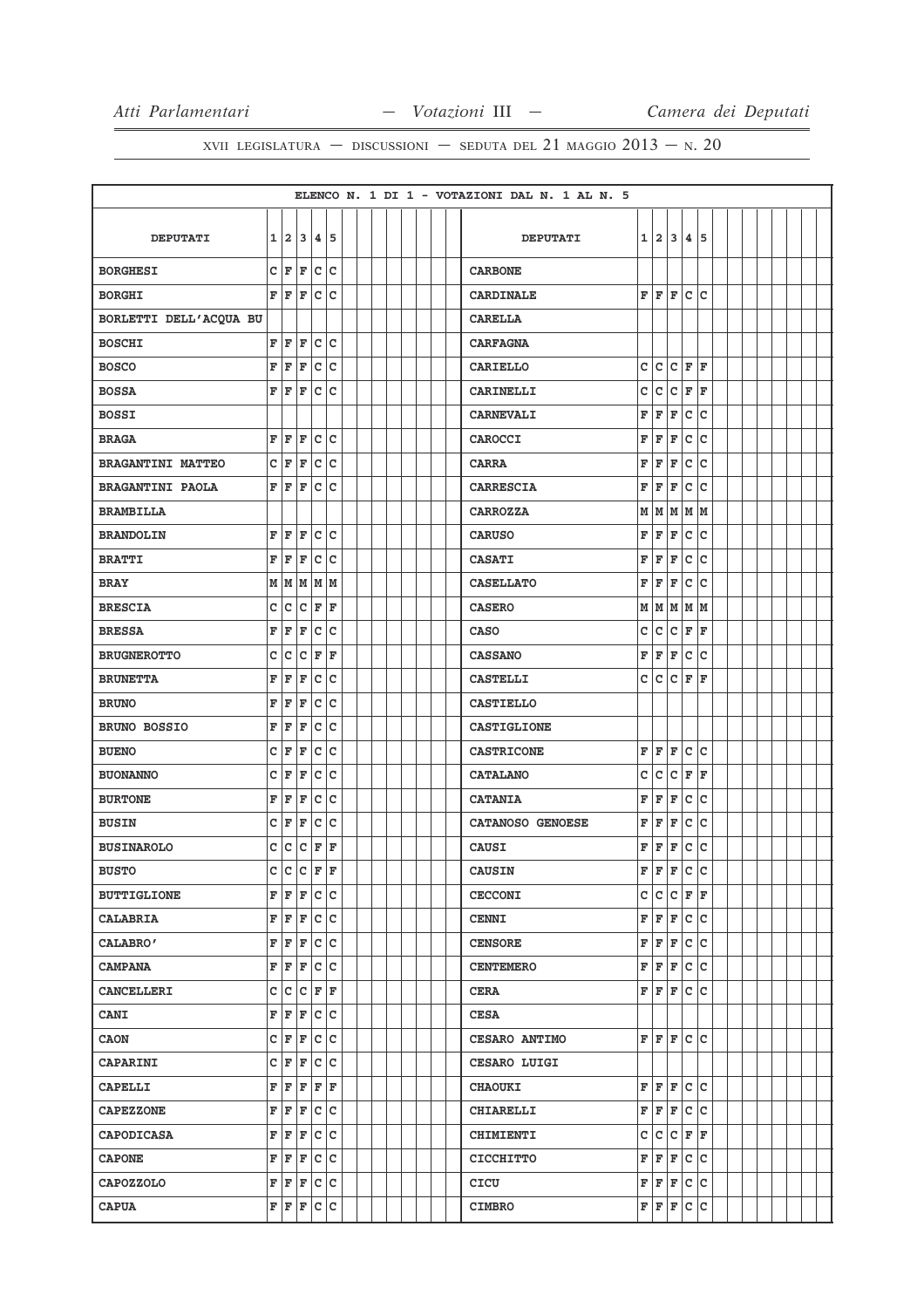|                     |              |    |                 |    |             |  |  |  |  | ELENCO N. 1 DI 1 - VOTAZIONI DAL N. 1 AL N. 5 |             |         |     |              |     |  |  |  |  |
|---------------------|--------------|----|-----------------|----|-------------|--|--|--|--|-----------------------------------------------|-------------|---------|-----|--------------|-----|--|--|--|--|
|                     |              |    |                 |    |             |  |  |  |  |                                               |             |         |     |              |     |  |  |  |  |
| <b>DEPUTATI</b>     |              |    | 1 2 3           |    | 4 5         |  |  |  |  | <b>DEPUTATI</b>                               | 1           | 213     |     | 4            | 5   |  |  |  |  |
| <b>CIMMINO</b>      | F            | F  | F               | c  | c           |  |  |  |  | <b>DECARO</b>                                 | $\mathbf F$ | F       | F   | c            | lc  |  |  |  |  |
| CIPRINI             | c            | C  | C               | F  | F           |  |  |  |  | DE GIROLAMO                                   |             | MMMMMM  |     |              |     |  |  |  |  |
| CIRIELLI            | Α            | A  | A               | A  | A           |  |  |  |  | DEL BASSO DE CARO                             | F           | F       | F   | $\mathbf c$  | ١c  |  |  |  |  |
| <b>CIVATI</b>       | F            | F  | F               | c  | c           |  |  |  |  | DEL GROSSO                                    | c           | lc.     | c   | F            | ΙF  |  |  |  |  |
| <b>COCCIA</b>       | F            | F  | F               | c  | C           |  |  |  |  | DELLAI                                        | F           | F       | F   | c            | c   |  |  |  |  |
| <b>COLANINNO</b>    | F            | F  | F               | c  | c           |  |  |  |  | <b>DELL'ARINGA</b>                            | М           |         |     | MMMMM        |     |  |  |  |  |
| COLLETTI            | c            | c  | c               | F  | F           |  |  |  |  | DELLA VALLE                                   | c           | c       | c   | F            | F   |  |  |  |  |
| <b>COLONNESE</b>    | c            | c  |                 | F  | F           |  |  |  |  | DELL'ORCO                                     | C           | c       | c   | F            | F   |  |  |  |  |
| COMINARDI           | c            | c  | c               | F  | $\mathbf F$ |  |  |  |  | DE LORENZIS                                   | c           | c       | lc. | F            | F   |  |  |  |  |
| COMINELLI           | F            | ΙF | F               | c  | C           |  |  |  |  | DE MARIA                                      | F           | F       | F   | c            | ١c  |  |  |  |  |
| <b>COPPOLA</b>      | F            | F  | F               |    | c c         |  |  |  |  | DE MENECH                                     | F           | F       | F   | c            | Ιc  |  |  |  |  |
| <b>CORDA</b>        | c            | Iс | c               | F  | ΙF          |  |  |  |  | DE MICHELI                                    | F           | F       | F   | с            | ١c  |  |  |  |  |
| <b>CORSARO</b>      |              |    |                 |    |             |  |  |  |  | DE MITA                                       | F           | F       | F   | c            | ١c  |  |  |  |  |
| COSCIA              | F            | F  | F               | c  | c           |  |  |  |  | DE ROSA                                       | C           | c       | c   | F            | F   |  |  |  |  |
| <b>COSTA</b>        | F            | F  | F               | c  | lc          |  |  |  |  | DI BATTISTA                                   | c           | lc.     | lc. | F            | ΙF  |  |  |  |  |
| <b>COSTANTINO</b>   | c            | A  | c               | F  | F           |  |  |  |  | DI BENEDETTO                                  | c           | c       | lc. | F            | F   |  |  |  |  |
| <b>COVA</b>         | F            | İF | F               | c  | c           |  |  |  |  | <b>DIENI</b>                                  | C           | c       | c   | F            | F   |  |  |  |  |
| <b>COVELLO</b>      | F            | F  | F               |    | c c         |  |  |  |  | DI GIOIA                                      | F           | F       | F   | $\mathtt{C}$ | Ιc  |  |  |  |  |
| <b>COZZOLINO</b>    |              |    |                 |    |             |  |  |  |  | DI LELLO                                      | F           | F       | F   | c            | c   |  |  |  |  |
| CRIMI'              | F            | F  | F               |    | c c         |  |  |  |  | DI MAIO LUIGI                                 | с           | lc.     | c   | F            | ΙF  |  |  |  |  |
| CRIMI               | F            | F  | F               | c  | c           |  |  |  |  | DI MAIO MARCO                                 | F           | F       | F   | $\mathtt{C}$ | c   |  |  |  |  |
| <b>CRIPPA</b>       | $\mathbf{C}$ | c  | c               | F  | F           |  |  |  |  | D'INCA'                                       | c           | lc.     | lc. | F            | F   |  |  |  |  |
| CRIVELLARI          | F            | F  | F               | c  | c           |  |  |  |  | <b>D'INCECCO</b>                              | F           | F       | F   | c            | Ιc  |  |  |  |  |
| <b>CULOTTA</b>      | F            | F  | F               | c  | C           |  |  |  |  | DI SALVO                                      | c           | A       | c   | F            | F   |  |  |  |  |
| <b>CUPERLO</b>      | F            | F  | F               |    | c c         |  |  |  |  | <b>DISTASO</b>                                | F           | F       | F   | c            | Iс  |  |  |  |  |
| CURRO'              | C            | lc | c               | ΙF | ΙF          |  |  |  |  | DI STEFANO FABRIZIO                           | F           | F       | F   | $\mathbf c$  | ١c  |  |  |  |  |
| <b>DADONE</b>       |              |    | C C C F F       |    |             |  |  |  |  | DI STEFANO MANLIO                             | c           | lc.     |     | C F F        |     |  |  |  |  |
| <b>DAGA</b>         | c            | c  | c               | F  | F           |  |  |  |  | DI VITA                                       | c           | c       | c   | F            | lF. |  |  |  |  |
| <b>D'AGOSTINO</b>   | F            | F  | F               |    | c c         |  |  |  |  | <b>DONATI</b>                                 | F           | F       | F   | lc.          | lc  |  |  |  |  |
| <b>D'ALESSANDRO</b> | F            |    | $F$ $F$ $C$ $C$ |    |             |  |  |  |  | <b>D'OTTAVIO</b>                              | F           | F F C C |     |              |     |  |  |  |  |
| <b>D'ALIA</b>       |              |    | M   M   M   M   |    |             |  |  |  |  | <b>DURANTI</b>                                | c           | A       | c   | F            | l F |  |  |  |  |
| <b>DALLAI</b>       | F            |    | F F             |    | c c         |  |  |  |  | <b>D'UVA</b>                                  | c           |         |     | C C F F      |     |  |  |  |  |
| <b>DALL'OSSO</b>    | c            | c  | c               | F  | F           |  |  |  |  | <b>EPIFANI</b>                                | F           | F       | F   | c c          |     |  |  |  |  |
| DAL MORO            | F            |    | F F C C         |    |             |  |  |  |  | <b>ERMINI</b>                                 | F           | F       | F   | c c          |     |  |  |  |  |
| <b>D'AMBROSIO</b>   | c            | c  | c               | F  | ΙF          |  |  |  |  | <b>FABBRI</b>                                 | F           | F       | F   | c            | lc  |  |  |  |  |
| <b>DAMBRUOSO</b>    |              |    | M   M   M   M   |    |             |  |  |  |  | <b>FAENZI</b>                                 | F           | F       | F   | lc.          | lc. |  |  |  |  |
| <b>DAMIANO</b>      | F            |    | F F             |    | c c         |  |  |  |  | <b>FAMIGLIETTI</b>                            | F           |         | F   | c c          |     |  |  |  |  |
| <b>D'ARIENZO</b>    | F            | F  | F               |    | c c         |  |  |  |  | <b>FANTINATI</b>                              | c           | lc.     | c   | F            | l F |  |  |  |  |
| <b>D'ATTORRE</b>    |              |    | F F F C C       |    |             |  |  |  |  | <b>FANUCCI</b>                                | F           | F F     |     | c c          |     |  |  |  |  |
| DA VILLA            |              |    | C C C F F       |    |             |  |  |  |  | <b>FARAONE</b>                                | F           | F       | F   | c            | ∣c  |  |  |  |  |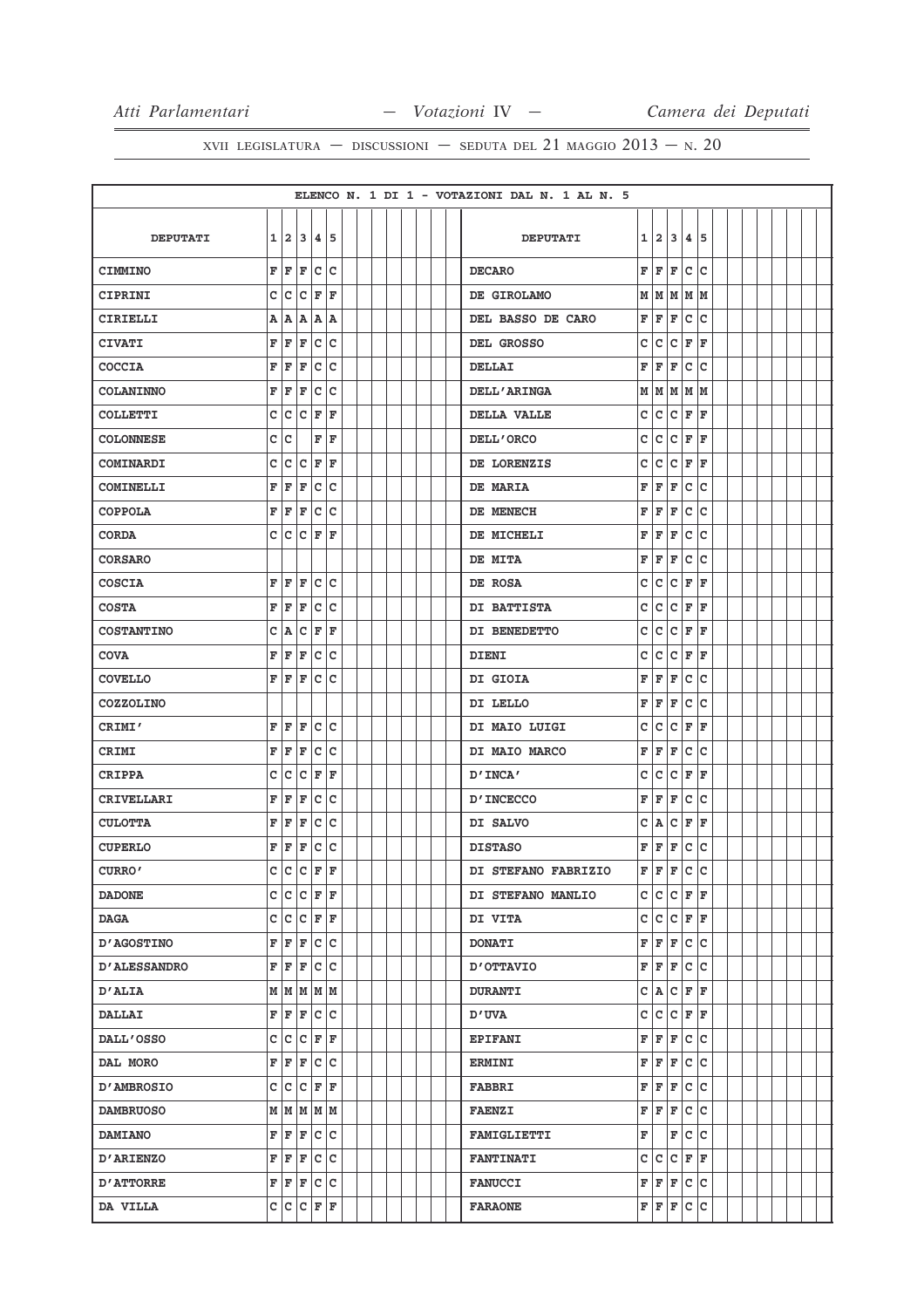|                         |   |            |                   |                    |       |  |  |  |  | ELENCO N. 1 DI 1 - VOTAZIONI DAL N. 1 AL N. 5 |   |           |     |              |     |  |  |  |  |
|-------------------------|---|------------|-------------------|--------------------|-------|--|--|--|--|-----------------------------------------------|---|-----------|-----|--------------|-----|--|--|--|--|
|                         |   |            |                   |                    |       |  |  |  |  |                                               |   |           |     |              |     |  |  |  |  |
| <b>DEPUTATI</b>         |   | $1\vert 2$ |                   | 34                 | 5     |  |  |  |  | <b>DEPUTATI</b>                               | 1 | 2         | 3   | 4            | 5   |  |  |  |  |
| <b>FARINA DANIELE</b>   |   | C A        |                   | C F F              |       |  |  |  |  | GALLO LUIGI                                   | c | c         | c   | F            | F   |  |  |  |  |
| <b>FARINA GIANNI</b>    | F | F          | F                 | c.                 | c     |  |  |  |  | GALLO RICCARDO                                | F | F         | F   | $\mathbf c$  | c   |  |  |  |  |
| <b>FASSINA</b>          | F | l F        | F                 | lc.                | lc    |  |  |  |  | <b>GALPERTI</b>                               |   |           |     |              |     |  |  |  |  |
| <b>FAUTTILLI</b>        |   | F F        | F                 |                    | c c   |  |  |  |  | <b>GANDOLFI</b>                               | F | F         | F   | c            | lc. |  |  |  |  |
| <b>FAVA CLAUDIO</b>     |   | C A        |                   | C F                | ΙF    |  |  |  |  | <b>GARAVINI</b>                               | F | l F       | F   | C            | c   |  |  |  |  |
| <b>FAVA GIOVANNI</b>    |   |            |                   |                    |       |  |  |  |  | <b>GARNERO SANTANCHE'</b>                     |   |           |     |              |     |  |  |  |  |
| FEDI                    |   |            |                   |                    |       |  |  |  |  | <b>GAROFALO</b>                               |   |           |     |              |     |  |  |  |  |
| <b>FEDRIGA</b>          |   |            | $C$ $F$ $C$ $C$   |                    |       |  |  |  |  | <b>GAROFANI</b>                               | F | F         | F   | c            | lc. |  |  |  |  |
| <b>FERRANTI</b>         |   |            | F F F C C         |                    |       |  |  |  |  | <b>GASBARRA</b>                               | F | F         | F   | lc.          | lc  |  |  |  |  |
| <b>FERRARA</b>          |   |            |                   |                    |       |  |  |  |  | <b>GASPARINI</b>                              |   |           |     |              |     |  |  |  |  |
| <b>FERRARESI</b>        |   | c c        |                   | C F F              |       |  |  |  |  | <b>GEBHARD</b>                                | F | l F       | F   | c            | lc. |  |  |  |  |
| <b>FERRARI</b>          | F | F          | F                 |                    | c c   |  |  |  |  | <b>GELLI</b>                                  | F | F         | F   | c            | c   |  |  |  |  |
| <b>FERRO</b>            |   | FF         | F                 |                    | c c   |  |  |  |  | <b>GELMINI</b>                                | F | F         | F   | c            | lc. |  |  |  |  |
| <b>FIANO</b>            | F | F          | F                 | c                  | c     |  |  |  |  | <b>GENOVESE</b>                               |   |           |     |              |     |  |  |  |  |
| <b>FICO</b>             | C | C          |                   | C F F              |       |  |  |  |  | <b>GENTILONI SILVERI</b>                      | F | F         | F   | $\mathtt{C}$ | lc. |  |  |  |  |
| <b>FIORIO</b>           | F | F          | F                 | $\bar{\mathbf{c}}$ | C     |  |  |  |  | <b>GHIZZONI</b>                               | F | F         | F   | $\mathbf c$  | c   |  |  |  |  |
| <b>FIORONI</b>          | F | F          | F                 | c                  | c     |  |  |  |  | <b>GIACHETTI</b>                              | т | т         | T   | T            | т   |  |  |  |  |
| <b>FITTO</b>            | F | F          | F                 |                    | c c   |  |  |  |  | <b>GIACOBBE</b>                               | F | F         | F   | c            | lc. |  |  |  |  |
| <b>FOLINO</b>           | F | F          | F                 | c                  | lc.   |  |  |  |  | <b>GIACOMELLI</b>                             | F | F         | F   | $\mathbf c$  | c   |  |  |  |  |
| FONTANA CINZIA MARIA    |   | FF         | F                 |                    | c c   |  |  |  |  | <b>GIACOMONI</b>                              |   |           |     |              | c   |  |  |  |  |
| <b>FONTANA GREGORIO</b> |   |            | M   M   M   M     |                    |       |  |  |  |  | <b>GIAMMANCO</b>                              | F | F         | F   | c            | c   |  |  |  |  |
| <b>FONTANELLI</b>       |   |            | MMMMM             |                    |       |  |  |  |  | <b>GIGLI</b>                                  | F | F         | F   | c            | lc. |  |  |  |  |
| <b>FORMISANO</b>        |   |            | M   M   M   M   M |                    |       |  |  |  |  | <b>GINATO</b>                                 | F | F         | F   | $\mathbf c$  | c   |  |  |  |  |
| <b>FOSSATI</b>          |   | FF         | F                 |                    | c c   |  |  |  |  | <b>GINEFRA</b>                                | F | F         | F   | c            | c   |  |  |  |  |
| <b>FRACCARO</b>         |   | c c        |                   | C F F              |       |  |  |  |  | <b>GINOBLE</b>                                | F | F         | F   | c            | lc. |  |  |  |  |
| <b>FRAGOMELI</b>        |   |            | F F F C C         |                    |       |  |  |  |  | GIORDANO GIANCARLO                            |   |           |     |              |     |  |  |  |  |
| <b>FRANCESCHINI</b>     |   |            | F F F C C         |                    |       |  |  |  |  | GIORDANO SILVIA                               |   | C C C F F |     |              |     |  |  |  |  |
| <b>FRATOIANNI</b>       |   |            | C A C F F         |                    |       |  |  |  |  | GIORGETTI ALBERTO                             |   | м м м м м |     |              |     |  |  |  |  |
| <b>FREGOLENT</b>        |   |            | F F F C C         |                    |       |  |  |  |  | GIORGETTI GIANCARLO                           | c | F         | F   | c c          |     |  |  |  |  |
| <b>FRUSONE</b>          |   |            | C C F F           |                    |       |  |  |  |  | GIORGIS                                       |   | FF        | F   | lc.          | lc. |  |  |  |  |
| <b>FUCCI</b>            |   |            | F F F C C         |                    |       |  |  |  |  | GITTI                                         |   | FF        | lF. | lc.          | lc  |  |  |  |  |
| <b>FURNARI</b>          |   |            | C C C F F         |                    |       |  |  |  |  | GIULIANI                                      | F |           |     | c            | lc. |  |  |  |  |
| <b>GADDA</b>            |   |            | F F F C C         |                    |       |  |  |  |  | <b>GIULIETTI</b>                              | F | F         | F   | $\mathtt{C}$ | lc. |  |  |  |  |
| <b>GAGNARLI</b>         |   | c c        |                   |                    | F F   |  |  |  |  | <b>GNECCHI</b>                                | F | F         | F   | c c          |     |  |  |  |  |
| <b>GALAN</b>            |   |            | F F F C C         |                    |       |  |  |  |  | GOZI                                          | F | F         | F   | c            | lc. |  |  |  |  |
| <b>GALATI</b>           |   |            | F F F C C         |                    |       |  |  |  |  | <b>GRANDE</b>                                 | c | c         | c   | F            | l F |  |  |  |  |
| <b>GALGANO</b>          | F |            |                   |                    | F C C |  |  |  |  | <b>GRASSI</b>                                 | F | F         | F   | lc.          | lc. |  |  |  |  |
| <b>GALLI CARLO</b>      |   |            | F F F C C         |                    |       |  |  |  |  | <b>GRECO</b>                                  | F | F         | F   | lc.          | lc  |  |  |  |  |
| GALLI GIAMPAOLO         |   |            | F F F C C         |                    |       |  |  |  |  | <b>GREGORI</b>                                | F | F         | F   | c            | c   |  |  |  |  |
| <b>GALLINELLA</b>       |   |            | C  C C F F        |                    |       |  |  |  |  | <b>GRIBAUDO</b>                               | F | F         | F   | c            | c   |  |  |  |  |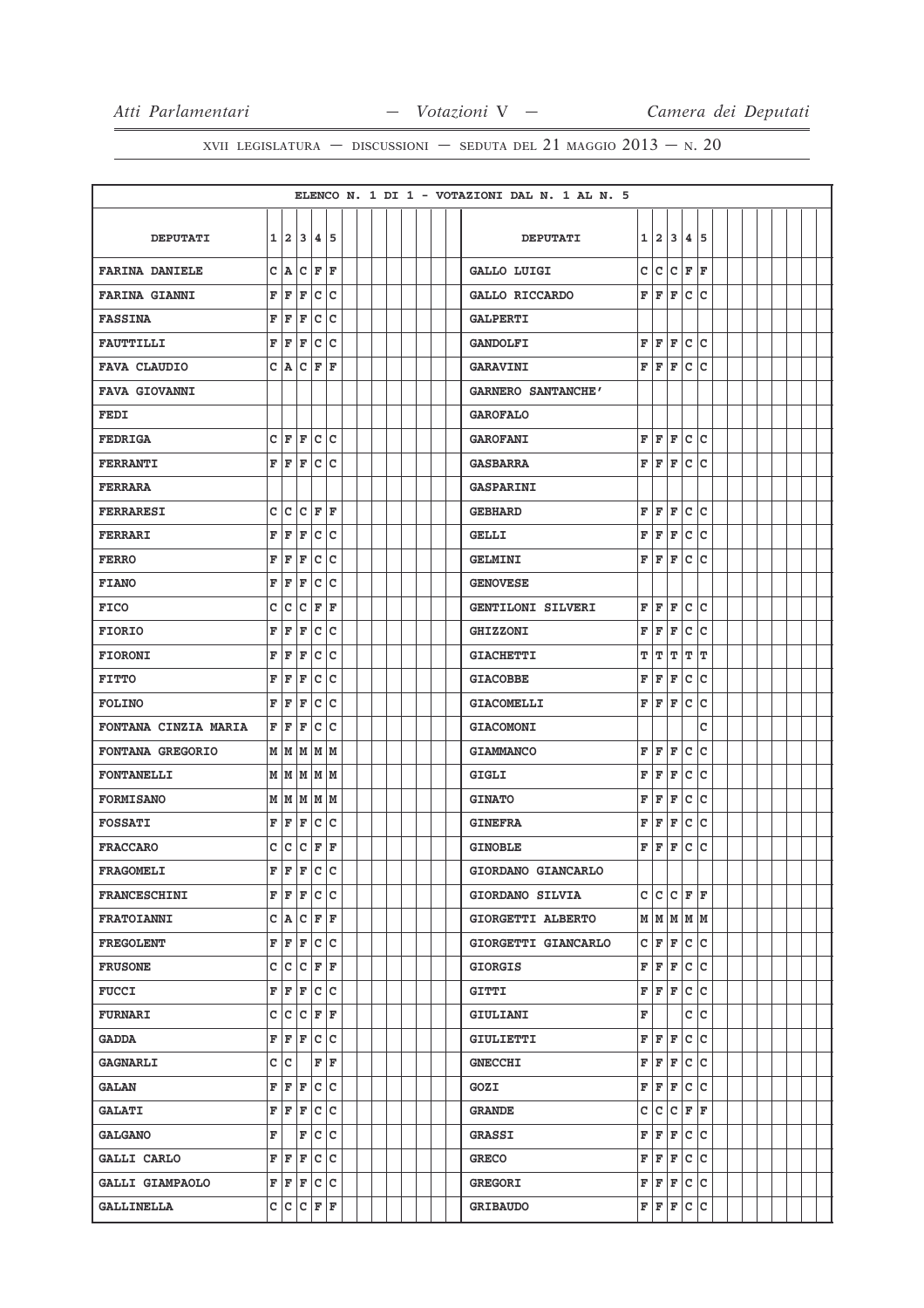|                         |   |                    |                      |     |                         |  |  |  |  | ELENCO N. 1 DI 1 - VOTAZIONI DAL N. 1 AL N. 5 |   |     |     |               |     |  |  |  |  |
|-------------------------|---|--------------------|----------------------|-----|-------------------------|--|--|--|--|-----------------------------------------------|---|-----|-----|---------------|-----|--|--|--|--|
|                         |   |                    |                      |     |                         |  |  |  |  |                                               |   |     |     |               |     |  |  |  |  |
| <b>DEPUTATI</b>         |   |                    | 1 2 3                | 14. | 15                      |  |  |  |  | <b>DEPUTATI</b>                               | 1 | 12. | 3   | 4             | 5   |  |  |  |  |
| <b>GRILLO</b>           | C | c                  | c                    | F   | F                       |  |  |  |  | <b>LONGO</b>                                  |   |     |     |               |     |  |  |  |  |
| <b>GRIMOLDI</b>         | c | F                  | F                    | c   | c                       |  |  |  |  | <b>LOREFICE</b>                               | c | lc. | lc. | F             | ΙF  |  |  |  |  |
| <b>GUERINI GIUSEPPE</b> | F | F                  | F                    | c   | C                       |  |  |  |  | <b>LORENZIN</b>                               | M |     |     | M   M   M   M |     |  |  |  |  |
| <b>GUERINI LORENZO</b>  | F | F                  | F                    | c   | c                       |  |  |  |  | <b>LOSACCO</b>                                | F | F   | F   | c             | lc  |  |  |  |  |
| <b>GUERRA</b>           | F | F                  | F                    | lc. | c                       |  |  |  |  | <b>LOTTI</b>                                  | F | F   | F   | c             | ١c  |  |  |  |  |
| <b>GULLO</b>            | F | F                  | F                    | c   | c                       |  |  |  |  | LUPI                                          | М | M   |     | MMM           |     |  |  |  |  |
| <b>GUTGELD</b>          | F | F                  | F                    | c   | C                       |  |  |  |  | LUPO                                          | c | lc. | c   | F             | F   |  |  |  |  |
| <b>IACONO</b>           | F | F                  | F                    |     | c c                     |  |  |  |  | <b>MADIA</b>                                  | F | F   | F   | lc.           | lc  |  |  |  |  |
| IANNUZZI CRISTIAN       | c | C                  | C                    | F   | $\overline{\mathbf{F}}$ |  |  |  |  | <b>MAESTRI</b>                                | F | F   | F   | $\mathtt{C}$  | lc  |  |  |  |  |
| IANNUZZI TINO           | F | F                  | F                    | c   | c                       |  |  |  |  | <b>MAGORNO</b>                                | F | F   | F   | c             | lc  |  |  |  |  |
| <b>IMPEGNO</b>          | F | F                  | F                    | c   | c                       |  |  |  |  | <b>MAIETTA</b>                                | A | A   | A   | A             | ١A  |  |  |  |  |
| <b>INCERTI</b>          | F | F                  | F                    | lc. | c                       |  |  |  |  | <b>MALISANI</b>                               | F | F   | F   | $\mathbf c$   | ١c  |  |  |  |  |
| <b>INVERNIZZI</b>       | c | F                  | F                    | c   | c                       |  |  |  |  | <b>MALPEZZI</b>                               | F | F   | F   | $\mathtt{C}$  | lc  |  |  |  |  |
| IORI                    | F | F                  | F                    | c   | C                       |  |  |  |  | MANCIULLI                                     | F | F   | F   | $\mathbf c$   | lc  |  |  |  |  |
| <b>KRONBICHLER</b>      | c | A                  | c                    | F   | F                       |  |  |  |  | <b>MANFREDI</b>                               | F | F   | F   | c             | Iс  |  |  |  |  |
| <b>KYENGE</b>           | M | M                  | M                    | M   | lм                      |  |  |  |  | <b>MANNINO</b>                                |   |     |     |               |     |  |  |  |  |
| L'ABBATE                | c | $\bar{\mathbf{C}}$ | c                    | F   | F                       |  |  |  |  | <b>MANTERO</b>                                | C | lc. | c   | F             | F   |  |  |  |  |
| LABRIOLA                | c | C                  | C                    | F   | F                       |  |  |  |  | <b>MANZI</b>                                  | F | F   | F   | c             | lc  |  |  |  |  |
| LACQUANITI              | c | A                  | C                    | F   | l F                     |  |  |  |  | <b>MARANTELLI</b>                             | F | F   | F   | $\mathbf{C}$  | c   |  |  |  |  |
| <b>LAFFRANCO</b>        | F | F                  | F                    | c   | c                       |  |  |  |  | <b>MARAZZITI</b>                              | F | F   | F   | $\mathbf c$   | lc  |  |  |  |  |
| <b>LAFORGIA</b>         | F | F                  | F                    | c   | C                       |  |  |  |  | <b>MARCHETTI</b>                              | F | F   | F   | с             | ١c  |  |  |  |  |
| <b>LAINATI</b>          | F | F                  | F                    | c   | c                       |  |  |  |  | <b>MARCHI</b>                                 | F | F   | F   | c             | lc  |  |  |  |  |
| <b>LA MARCA</b>         | F | F                  | F                    | c   | C                       |  |  |  |  | <b>MARCOLIN</b>                               | C | F   | F   | $\mathtt{C}$  | lc  |  |  |  |  |
| LA RUSSA                |   |                    |                      |     |                         |  |  |  |  | <b>MARCON</b>                                 | c | A   | c   | F             | F   |  |  |  |  |
| <b>LATRONICO</b>        | F | F                  | F                    |     | c c                     |  |  |  |  | <b>MARGUERETTAZ</b>                           | F | F   | F   | c             | Ιc  |  |  |  |  |
| <b>LATTUCA</b>          | F | lF                 | F                    | lc. | c                       |  |  |  |  | <b>MARIANI</b>                                | F | l F | l F | c             | lc  |  |  |  |  |
| <b>LAURICELLA</b>       | F |                    | $F$ $C$ $C$          |     |                         |  |  |  |  | <b>MARIANO</b>                                |   |     |     |               |     |  |  |  |  |
| <b>LAVAGNO</b>          |   | $C$ $A$            | $\mathtt{C}$         | F   | F                       |  |  |  |  | <b>MAROTTA</b>                                | F | F   | F   |               | c c |  |  |  |  |
| <b>LEGNINI</b>          |   |                    | M   M   M   M        |     |                         |  |  |  |  | <b>MARROCU</b>                                |   | F F | F   | c c           |     |  |  |  |  |
| <b>LENZI</b>            | F | F                  | F                    |     | c c                     |  |  |  |  | <b>MARRONI</b>                                |   |     |     |               |     |  |  |  |  |
| <b>LEONE</b>            |   |                    |                      |     |                         |  |  |  |  | <b>MARTELLA</b>                               | F | F   | F   | c             | lc  |  |  |  |  |
| <b>LEONORI</b>          |   | F                  | F                    | c c |                         |  |  |  |  | <b>MARTELLI</b>                               | F | F   | F   | lc.           | Iс  |  |  |  |  |
| <b>LETTA</b>            | F | F                  | F                    | c   | lc.                     |  |  |  |  | <b>MARTI</b>                                  | F | lF. | F   | c             | lc  |  |  |  |  |
| <b>LEVA</b>             | F | F                  | F                    | c c |                         |  |  |  |  | <b>MARTINELLI</b>                             |   |     |     |               |     |  |  |  |  |
| LIBRANDI                | F | F                  | F                    | c   | $\mathtt{C}$            |  |  |  |  | <b>MARTINO ANTONIO</b>                        | F | F   | F   | lc.           | lc  |  |  |  |  |
| LIUZZI                  | С | $\mathsf{C}$       | c                    | F   | F                       |  |  |  |  | MARTINO PIERDOMENICO                          | F | F   | F   | c             | lc  |  |  |  |  |
| <b>LOCATELLI</b>        | F | F                  | $\vert_{\mathbb{F}}$ |     | c c                     |  |  |  |  | <b>MARZANA</b>                                | c | c   | c   | F             | F   |  |  |  |  |
| <b>LODOLINI</b>         | F | F                  | F                    |     | c c                     |  |  |  |  | <b>MARZANO</b>                                | F | F   | F   | c             | lc. |  |  |  |  |
| LOMBARDI                | c |                    | c c                  | F   | F                       |  |  |  |  | <b>MATARRELLI</b>                             | c | A.  | c   | F             | lF. |  |  |  |  |
| LO MONTE                | F | F                  | F                    | F   | F                       |  |  |  |  | <b>MATARRESE</b>                              |   | F F | F   |               | c c |  |  |  |  |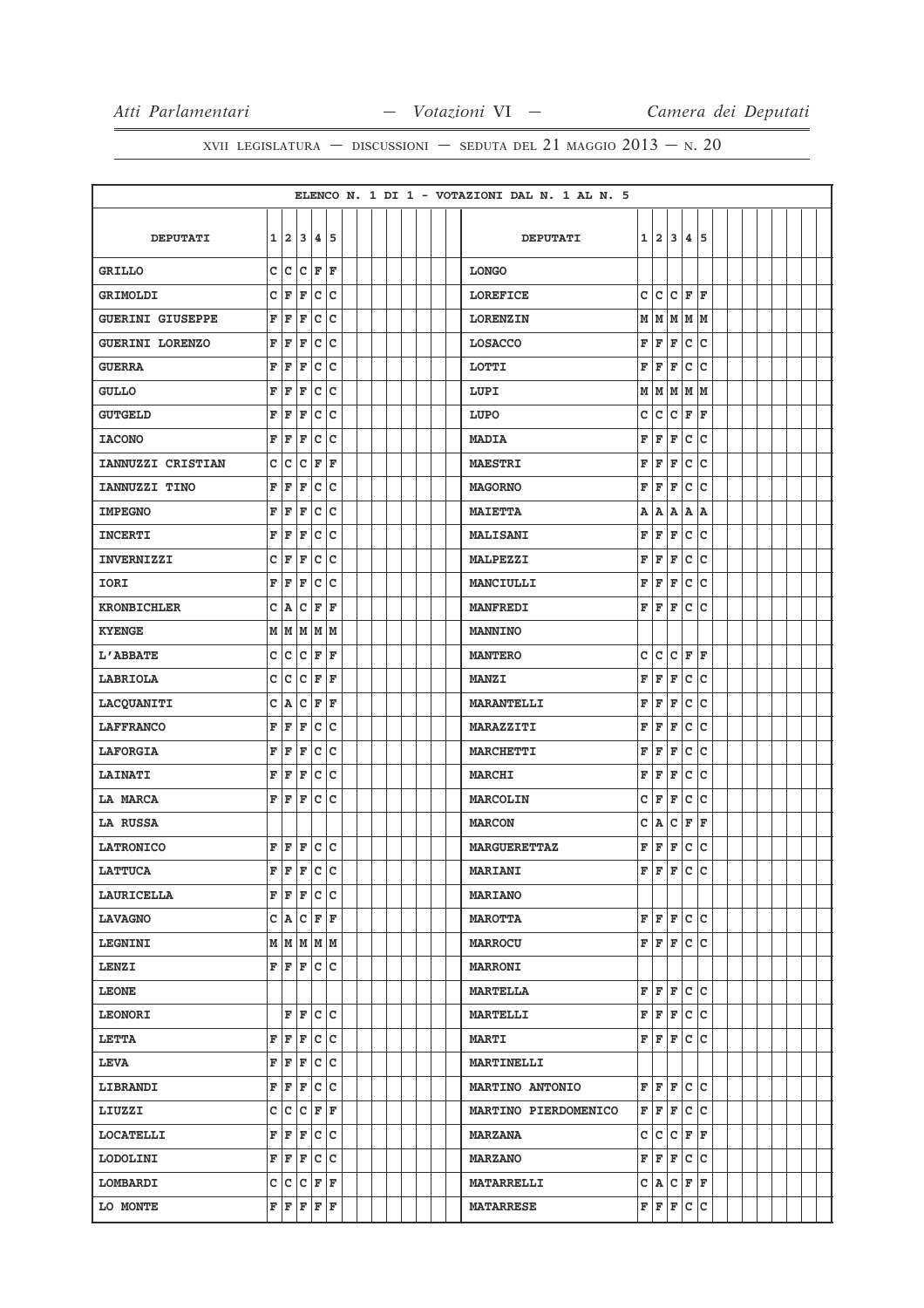|                       |              |     |           |             |                        |  |  |  |  | ELENCO N. 1 DI 1 - VOTAZIONI DAL N. 1 AL N. 5 |   |         |     |              |     |  |  |  |  |
|-----------------------|--------------|-----|-----------|-------------|------------------------|--|--|--|--|-----------------------------------------------|---|---------|-----|--------------|-----|--|--|--|--|
|                       |              |     |           |             |                        |  |  |  |  |                                               |   |         |     |              |     |  |  |  |  |
| <b>DEPUTATI</b>       |              | 1 2 | 13        | l4 l        | 15                     |  |  |  |  | <b>DEPUTATI</b>                               | 1 | 12.     | 3   | 4            | 5   |  |  |  |  |
| <b>MATTIELLO</b>      | F            | F   | F         | c           | c                      |  |  |  |  | <b>NASTRI</b>                                 | Α | A       | A   | A            | A   |  |  |  |  |
| <b>MAURI</b>          | F            | F   | F         | c           | C                      |  |  |  |  | <b>NESCI</b>                                  | c | lc.     | c   | F            | F   |  |  |  |  |
| MAZZIOTTI DI CELSO    | F            | F   | F         | C           | C                      |  |  |  |  | <b>NESI</b>                                   | F | F       | F   | $\mathbf c$  | c   |  |  |  |  |
| MAZZOLI               | F            | F   | F         | c           | c                      |  |  |  |  | <b>NICCHI</b>                                 | c | A       | c   | F            | F   |  |  |  |  |
| <b>MELILLA</b>        | C            | A   | c         | F           | $\mathbf F$            |  |  |  |  | <b>NICOLETTI</b>                              | F | F       | F   | $\mathbf{C}$ | c   |  |  |  |  |
| MELILLI               | F            | F   | F         | c           | c                      |  |  |  |  | <b>NISSOLI</b>                                | F | F       | F   | c            | ١c  |  |  |  |  |
| <b>MELONI GIORGIA</b> | Α            | A   | Α         | Α           | A                      |  |  |  |  | <b>NUTI</b>                                   | с | c       | c   | F            | F   |  |  |  |  |
| <b>MELONI MARCO</b>   | F            | F   | F         | c           | c                      |  |  |  |  | <b>OLIARO</b>                                 | F | F       | F   | $\mathtt{C}$ | lc  |  |  |  |  |
| <b>MERLO</b>          | F            | F   | F         | c           | C                      |  |  |  |  | <b>OLIVERIO</b>                               | F | F       | F   | $\mathbf c$  | lc  |  |  |  |  |
| <b>META</b>           | М            | lм  | M         | M           | lм                     |  |  |  |  | ORFINI                                        | F | F       | F   | c            | c   |  |  |  |  |
| MICCOLI               | F            | F   | F         | c           | c                      |  |  |  |  | <b>ORLANDO</b>                                | М | M       | M   | MM           |     |  |  |  |  |
| MICILLO               | C            | c   | c         | F           | $\mathbf F$            |  |  |  |  | <b>OTTOBRE</b>                                | F | F       | F   | c            | ١c  |  |  |  |  |
| MIGLIORE              | с            | A   | c         | F           | F                      |  |  |  |  | <b>PAGANI</b>                                 | F | F       | F   | c            | Ιc  |  |  |  |  |
| <b>MILANATO</b>       | F            | F   | F         | c           | c                      |  |  |  |  | <b>PAGANO</b>                                 | F | F       | F   | $\mathtt{C}$ | lc  |  |  |  |  |
| <b>MINARDO</b>        |              |     |           |             |                        |  |  |  |  | <b>PAGLIA</b>                                 |   |         |     |              |     |  |  |  |  |
| <b>MIOTTO</b>         | F            | F   | F         | с           | C                      |  |  |  |  | <b>PALAZZOTTO</b>                             | C | A       | c   | F            | ΙF  |  |  |  |  |
| <b>MISIANI</b>        | F            | F   | F         | c           | C                      |  |  |  |  | <b>PALESE</b>                                 | F | F       | F   | c            | c   |  |  |  |  |
| <b>MISURACA</b>       | F            | F   | F         | c           | c                      |  |  |  |  | <b>PALMA</b>                                  | F | F       | F   | $\mathtt{C}$ | Ιc  |  |  |  |  |
| MOGHERINI             | F            | F   | F         | c           | C                      |  |  |  |  | PALMIERI                                      | F | F       | F   | с            | c   |  |  |  |  |
| <b>MOGNATO</b>        | F            | F   | F         | c           | C                      |  |  |  |  | PALMIZIO                                      | F | F       | F   | c            | Ιc  |  |  |  |  |
| <b>MOLEA</b>          | F            | F   | F         | c           | c                      |  |  |  |  | <b>PANNARALE</b>                              | c | A       | c   | F            | F   |  |  |  |  |
| MOLTENI               | $\mathbf C$  | F   | F         | c           | C                      |  |  |  |  | <b>PAOLUCCI</b>                               | F | F       | F   | $\mathbf c$  | c   |  |  |  |  |
| <b>MONACO</b>         | F            | F   | F         | c           | c                      |  |  |  |  | <b>PARENTELA</b>                              | c | lc.     | c   | F            | F   |  |  |  |  |
| <b>MONCHIERO</b>      |              |     |           |             |                        |  |  |  |  | <b>PARIS</b>                                  | F | F       | F   | c            | c   |  |  |  |  |
| MONGIELLO             | F            | F   | F         | c c         |                        |  |  |  |  | PARISI                                        | F | F       | F   | $\mathtt{C}$ | Ιc  |  |  |  |  |
| <b>MONTRONI</b>       | $\mathbf{F}$ | F   | ΙF        | c           | c                      |  |  |  |  | PARRINI                                       | F | F       | F   | c            | ١c  |  |  |  |  |
| <b>MORANI</b>         | F            | F   | F         | c c         |                        |  |  |  |  | <b>PASTORELLI</b>                             | F | F       | F   | c c          |     |  |  |  |  |
| <b>MORASSUT</b>       | F            | F   | F         | c           | c                      |  |  |  |  | <b>PASTORINO</b>                              | F | F       | F   | c            | lc  |  |  |  |  |
| MORETTI               | F            | F   | F         | c           | c                      |  |  |  |  | <b>PATRIARCA</b>                              | F | F       | F   | c            | lc  |  |  |  |  |
| <b>MORETTO</b>        | F            | F   | F         | c c         |                        |  |  |  |  | PELILLO                                       | F | F       | F   | $ {\bf c} $  | c   |  |  |  |  |
| <b>MOSCA</b>          | F            | F   | F         | c           | c                      |  |  |  |  | <b>PELLEGRINO</b>                             | с | A       | c   | F            | F   |  |  |  |  |
| <b>MOSCATT</b>        | F            | F   | F         |             | c c                    |  |  |  |  | <b>PELUFFO</b>                                | F | F       | F   |              | c c |  |  |  |  |
| MOTTOLA               | F            | F   | F         | c           | c                      |  |  |  |  | PES                                           | F | F       | F   | c            | Iс  |  |  |  |  |
| <b>MUCCI</b>          | c            | c.  | c         | F           | F                      |  |  |  |  | <b>PESCO</b>                                  | с | c       |     | C F          | F   |  |  |  |  |
| <b>MURA</b>           |              |     |           |             |                        |  |  |  |  | PETITTI                                       | F | F       | F   | c            | lc  |  |  |  |  |
| <b>MURER</b>          | F            | F   | F         |             | $ {\rm c}\, {\rm c}\,$ |  |  |  |  | <b>PETRAROLI</b>                              | c | lc.     | lc. | F            | ΙF  |  |  |  |  |
| <b>NACCARATO</b>      | F            | F   | F         | c c         |                        |  |  |  |  | <b>PETRENGA</b>                               | F | F       | F   | lc.          | Iс  |  |  |  |  |
| <b>NARDELLA</b>       | F            | F   | F         | c           | c                      |  |  |  |  | PETRINI                                       | F | F       | F   | c            | ١c  |  |  |  |  |
| <b>NARDI</b>          |              |     | C A C F F |             |                        |  |  |  |  | <b>PIAZZONI</b>                               |   | C A C F |     |              | F   |  |  |  |  |
| <b>NARDUOLO</b>       | F            | F   | F         | $ {\bf c} $ | c                      |  |  |  |  | PICCHI                                        | F | F       | F   | c            | ∣c  |  |  |  |  |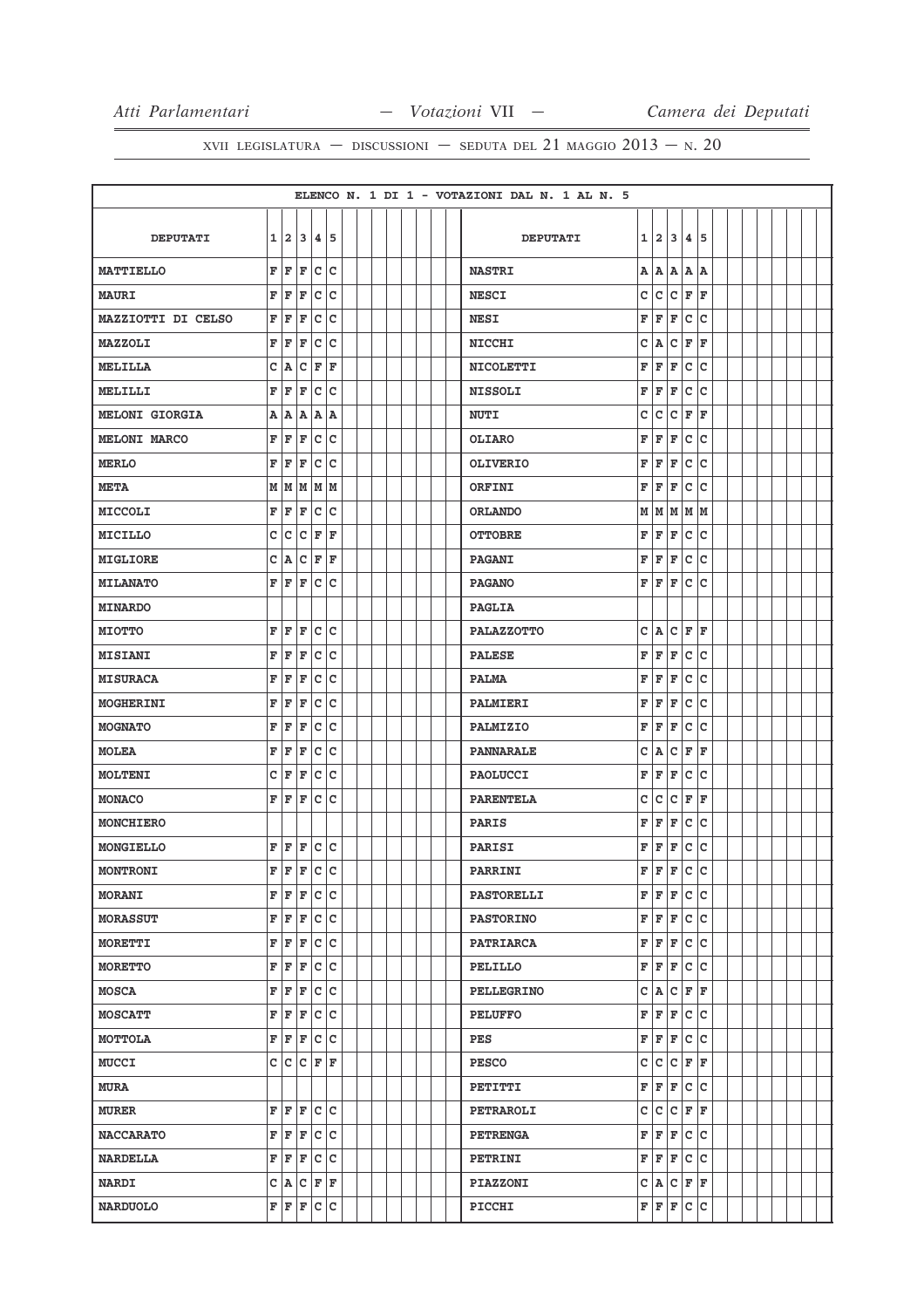|                             |             |            |                     |             |     |  |  |  |  | ELENCO N. 1 DI 1 - VOTAZIONI DAL N. 1 AL N. 5 |   |     |     |              |     |  |  |  |  |
|-----------------------------|-------------|------------|---------------------|-------------|-----|--|--|--|--|-----------------------------------------------|---|-----|-----|--------------|-----|--|--|--|--|
|                             |             |            |                     |             |     |  |  |  |  |                                               |   |     |     |              |     |  |  |  |  |
| <b>DEPUTATI</b>             | 1           | 12         | 13                  |             | 4 5 |  |  |  |  | <b>DEPUTATI</b>                               | 1 | 12. | 3   | 4            | 5   |  |  |  |  |
| <b>PICCIONE</b>             | F           | F          | F                   | c           | c   |  |  |  |  | <b>RICCIATTI</b>                              | c | A   | lc. | F            | F   |  |  |  |  |
| PICCOLI NARDELLI            | F           | F          |                     | c           | C   |  |  |  |  | <b>RICHETTI</b>                               | F | F   | F   | c            | ١c  |  |  |  |  |
| PICCOLO GIORGIO             | F           | ΙF         | F                   | с           | C   |  |  |  |  | <b>RIGONI</b>                                 | F | l F | F   | c            | c   |  |  |  |  |
| PICCOLO SALVATORE           | F           | F          | F                   |             | c c |  |  |  |  | <b>RIZZETTO</b>                               | c | lc. | c   | F            | ΙF  |  |  |  |  |
| <b>PICCONE</b>              | F           | ΙF         | F                   | c           | C   |  |  |  |  | <b>RIZZO</b>                                  | c | c   | c   | F            | F   |  |  |  |  |
| <b>PICIERNO</b>             |             |            |                     |             |     |  |  |  |  | <b>ROCCELLA</b>                               |   |     |     |              |     |  |  |  |  |
| <b>PIEPOLI</b>              | F           | ΙF         | F                   | c           | C   |  |  |  |  | <b>ROCCHI</b>                                 | F | F   | F   | $\mathtt{C}$ | c   |  |  |  |  |
| PILI                        |             |            |                     |             |     |  |  |  |  | ROMANO ANDREA                                 | F | F   | F   | $\mathbf c$  | c   |  |  |  |  |
| PILOZZI                     | c           | A          | c                   | F           | ΙF  |  |  |  |  | ROMANO FRANCESCO SAVE.                        | F | lF. | F   | c            | ١c  |  |  |  |  |
| PINI GIANLUCA               | c           | F          | F                   | c           | C   |  |  |  |  | ROMANO PAOLO NICOLO'                          | c | c   | c   | F            | F   |  |  |  |  |
| PINI GIUDITTA               | F           | F          | F                   | c           | c   |  |  |  |  | <b>ROMELE</b>                                 | F | F   | F   | c            | Ιc  |  |  |  |  |
| <b>PINNA</b>                | c           | c          | с                   | F           | F   |  |  |  |  | <b>RONDINI</b>                                | c | F   | F   | c            | c   |  |  |  |  |
| <b>PIRAS</b>                | c           | A          | C                   | F           | ΙF  |  |  |  |  | <b>ROSATO</b>                                 | F | F   | F   | c            | c   |  |  |  |  |
| <b>PISANO</b>               | C           | c          | C                   | F           | F   |  |  |  |  | <b>ROSSI</b>                                  | F | F   | F   | $\mathbf c$  | lc  |  |  |  |  |
| <b>PISICCHIO</b>            | F           | F          | F                   | c           | C   |  |  |  |  | <b>ROSSOMANDO</b>                             | F | F   | F   | c            | c   |  |  |  |  |
| <b>PISO</b>                 | F           | F          | F                   | c           | c   |  |  |  |  | <b>ROSTAN</b>                                 | F | F   | F   | c            | c   |  |  |  |  |
| PISTELLI                    |             |            |                     |             |     |  |  |  |  | <b>ROSTELLATO</b>                             | c | c   | c   | F            | F   |  |  |  |  |
| <b>PIZZOLANTE</b>           | F           | F          | F                   |             | c c |  |  |  |  | <b>ROTONDI</b>                                | F | F   | F   | c            | Ιc  |  |  |  |  |
| <b>PLACIDO</b>              | c           | A          | с                   | F           | F   |  |  |  |  | <b>ROTTA</b>                                  | F | F   | F   | c            | c   |  |  |  |  |
| <b>PLANGGER</b>             |             |            |                     |             |     |  |  |  |  | <b>RUBINATO</b>                               | F | F   | F   | $\mathtt{C}$ | c   |  |  |  |  |
| POLIDORI                    | F           | F          | F                   | c           | C   |  |  |  |  | <b>RUGHETTI</b>                               | F | F   | F   | $\mathbf c$  | lc  |  |  |  |  |
| <b>POLLASTRINI</b>          | F           | F          | F                   | c           | C   |  |  |  |  | <b>RUOCCO</b>                                 | c | c   |     | F            | F   |  |  |  |  |
| POLVERINI                   | F           | F          | F                   | c           | c   |  |  |  |  | <b>RUSSO</b>                                  | F | F   | F   | c            | c   |  |  |  |  |
| <b>PORTA</b>                | F           | lF         | ΙF                  | c           | C   |  |  |  |  | <b>SALTAMARTINI</b>                           | F | F   | F   | $\mathbf C$  | c   |  |  |  |  |
| <b>PORTAS</b>               |             |            |                     |             |     |  |  |  |  | <b>SAMMARCO</b>                               | F | F   | F   | c            | Ιc  |  |  |  |  |
| <b>PRATAVIERA</b>           |             |            | $C$ $F$ $F$ $C$ $C$ |             |     |  |  |  |  | <b>SANGA</b>                                  | F | l F | F   | c            | ١c  |  |  |  |  |
| <b>PRESTIGIACOMO</b>        | F           | F          | F C C               |             |     |  |  |  |  | <b>SANI</b>                                   | F | F   | F   | c c          |     |  |  |  |  |
| <b>PREZIOSI</b>             | F           |            | F F                 | c c         |     |  |  |  |  | SANNA FRANCESCO                               | F | F   | F   | c c          |     |  |  |  |  |
| PRODANI                     | $\mathsf c$ |            | c c                 | $ {\bf F} $ | F   |  |  |  |  | SANNA GIOVANNA                                | F | F   | F   | c            | lc  |  |  |  |  |
| <b>QUARANTA</b>             |             |            | C A C F F           |             |     |  |  |  |  | <b>SANNICANDRO</b>                            | c | A   |     | C F F        |     |  |  |  |  |
| <b>QUARTAPELLE PROCOPIO</b> | F           | F          | F                   | lc.         | Iс  |  |  |  |  | <b>SANTELLI</b>                               |   |     |     | м м м м м    |     |  |  |  |  |
| <b>QUINTARELLI</b>          |             |            |                     |             |     |  |  |  |  | <b>SANTERINI</b>                              | F | F   | F   | c c          |     |  |  |  |  |
| <b>RABINO</b>               | F           | F          | F                   |             | c c |  |  |  |  | <b>SARRO</b>                                  | F | F   | F   | c            | c   |  |  |  |  |
| <b>RACITI</b>               | F           | F          | F                   | c c         |     |  |  |  |  | <b>SARTI</b>                                  | c | c   |     | $C$ $F$ $F$  |     |  |  |  |  |
| <b>RAGOSTA</b>              |             | C A        | c                   | F F         |     |  |  |  |  | SAVINO ELVIRA                                 | F | F   | F   | lc.          | lc. |  |  |  |  |
| <b>RAMPELLI</b>             |             |            | A   A   A           | A A         |     |  |  |  |  | SAVINO SANDRA                                 | F | F   | F   | lc.          | lc. |  |  |  |  |
| <b>RAMPI</b>                | F           | $ {\bf F}$ | F                   |             | c c |  |  |  |  | <b>SBERNA</b>                                 | F | F   | F   | c c          |     |  |  |  |  |
| <b>RAVETTO</b>              | F           | F          | F                   | c           | lc  |  |  |  |  | <b>SBROLLINI</b>                              | F | F   | F   |              | c c |  |  |  |  |
| <b>REALACCI</b>             | F           |            | F F                 | c c         |     |  |  |  |  | <b>SCAGLIUSI</b>                              | c |     |     | C C F F      |     |  |  |  |  |
|                             |             |            |                     |             |     |  |  |  |  |                                               |   |     |     |              |     |  |  |  |  |
| <b>RIBAUDO</b>              | F           |            | F F                 | c c         |     |  |  |  |  | <b>SCALFAROTTO</b>                            | F | F F |     | c c          |     |  |  |  |  |